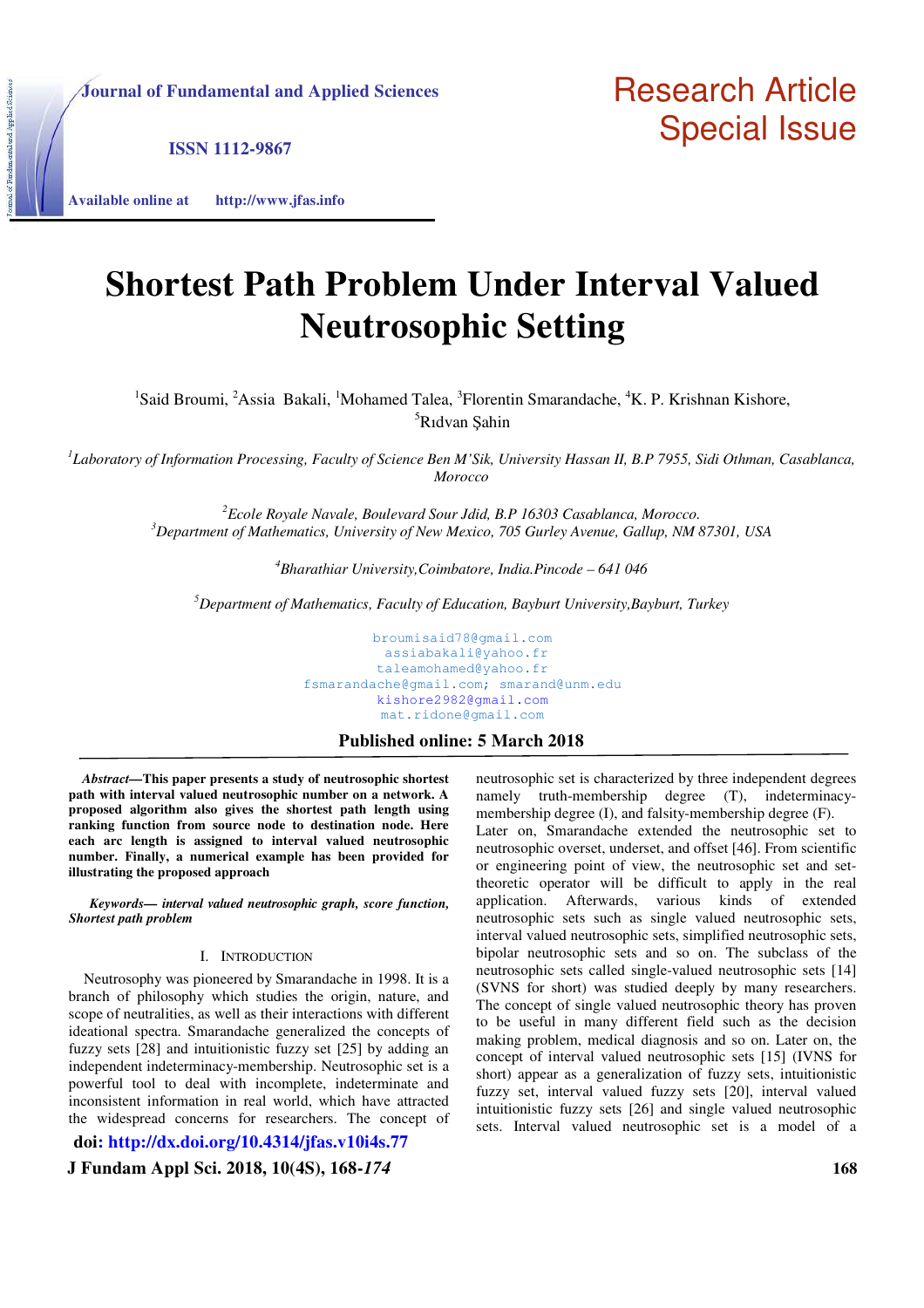neutrosophic set, which can be used to handle uncertainty in fields of scientific, environment and engineering. This concept is characterized by the truth-membership, the indeterminacymembership and the falsity-membership independently, which is a powerful tool to deal with incomplete, indeterminate and inconsistent information. The concept of interval valued neutrosophic sets is more precise and flexible than single valued neutrosophic sets. Recently, the interval valued neutrosophic sets have become an interesting research topic. Additional literature on single valued neutrosophic and interval valued neutrosophic sets can be found in [1, 5, 6, 7, 8, 11, 13, 17, 18, 19, 20, 21, 22, 23, 28, 29, 30, 32, 35, 38, 42, 44]. As a generalization of single valued neutrosophic set, the concept of interval valued neutrosophic was proposed and studied. An increasing number of studies have dealt with indeterminate and inconsistent problems by applying interval neutrosophic sets. Recently, the concept of single valued neutrosophic set was combined with graph theory and new graph model was presented. This concept is called single valued neutrosophic graph [34, 37, 39]. The single valued neutrosophic graph model allows the attachment of truthmembership (t), indeterminacy–membership (i) and falsitymembership degrees (f) both to vertices and edges. The single valued neutrosophic graph is the generalization of fuzzy graph and intuitionistic fuzzy graph. In addition, the concept of interval valued neutrosophic set was combined with graph theory and new graph model was presented. This concept is called interval valued neutrosophic graph. The concept of interval valued neutrosophic graph [36, 43] generalized the concept of fuzzy graph, intuitionistic fuzzy graph, interval valued fuzzy graph and single valued neutrosophic graph. Up to the present, research on single valued neutrosophic graph and interval valued neutrosophic graph has been recently studied.

 The shortest path problem is a fundamental algorithmic problem, in which a minimum weight path is computed between two nodes of a weighted, directed graph. This problem has been studied for a long time and has attracted researchers from various areas of interests such operation research, computer science, communication network and so on. There are many shortest path problems [2, 3, 4, 12, 31, 45] that have been studied with different types of input data, including fuzzy set, intuitionistic fuzzy sets, trapezoidal intuitionistic fuzzy sets vague set. Till now, few research papers deal with shortest path in neutrosophic environment. Broumi et al. [40] proposed an algorithm for solving neutrosophic shortest path problem based on score function. The same authors in [41] proposed a study of neutrosophic shortest path with single valued trapezoidal neutrosophic number on a network. Two key issues need to be addressed in a way to handle neutrosophic path problem. One is how to determine the sum of two edges. The other is how to compare the lengths of two different paths given that the length of each edge is represented by neutrosophic numbers. Therefore; in this study we extend the proposed method for solving neutrosophic shortest path proposed by Broumi et al. [40] for solving interval valued neutrosophic shortest path problems in

# **J Fundam Appl Sci. 2018, 10(4S), 168-***174* **169**

which the arc lengths of a network are represented by interval valued neutrosophic numbers

 The remainder of this paper is organized as follows. In Section 2, we review some basic concepts about neutrosophic sets, interval valued valued neutrosophic graph. In Section 3, an algorithm is proposed for finding the shortest path and shortest distance in interval valued neutrosophic graph. In Section 4 an illustrative example is provided to find the shortest path and shortest distance between the source node and destination node. Finally, in Section 5 we provide conclusion and proposal for further research

## **II. PRELIMINARIES**

In this section, some basic concepts and definitions on neutrosophic sets, interval valued neutrosophic graphs are reviewed from the literature.

**Definition 2.1 [9-10]**. Let X be a space of points (objects) with generic elements in X denoted by x; then the neutrosophic set A (NS A) is an object having the form  $A =$  $\{ \langle x, Y \rangle, I_A(x), I_A(x), I_A(x), x \in X \}$ , where the functions T, I, F:  $X \rightarrow 0^-$ ,1<sup>+</sup>[define respectively the truth-membership function, an indeterminacy-membership function, and a falsity-membership function of the element  $x \in X$  to the set A with the condition:

$$
0 \le T_A(x) + I_A(x) + F_A(x) \le 3^+.
$$
 (1)

The functions  $T_A(x)$ ,  $I_A(x)$  and  $F_A(x)$  are real standard or nonstandard subsets of ]<sup>-</sup>0,1<sup>+</sup>[.

 Smarandache in 1998 and later Wang et al. [15] proposed the concept of INS, which is an instance of a neutrosophic set, and introduced the definition of an INS.

**Definition 2.2 [15].** Let X be a space of points (objects) with generic elements in X denoted by x. An interval valued neutrosophic set A (INS A) in X is characterized by truthmembership function  $T_A(x)$ , an indeterminacy-membership function  $I_A(x)$ , and a falsity-membership function  $F_A(x)$ . For each point x in X, there are  $T_A(x) = \begin{bmatrix} T_A^L, T_A^U \end{bmatrix} \subseteq [0, 1],$  $I_A(x) = \left[ I_A^L, I_A^U \right] \subseteq [0, 1]$  and  $F_A(x) = \left[ F_A^L, F_A^U \right] \subseteq [0, 1]$ , and the sum  $T_A(x)$ ,  $I_A(x)$  and  $F_A(x)$  satisfies the condition  $0 \leq \sup T_A(x) + \sup I_A(x) \sup F_A(x) \leq 3$ , then, an INS A can be expressed as

$$
A = \{ \langle x: T_A(x), I_A(x), F_A(x) \rangle, x \in X \}
$$
  
= \{ \langle x: [T\_A^L(x), T\_A^U(x)], [I\_A^L(x), I\_A^U(x)], [F\_A^L(x), F\_A^U(x)] \rangle, x \in X \} (2)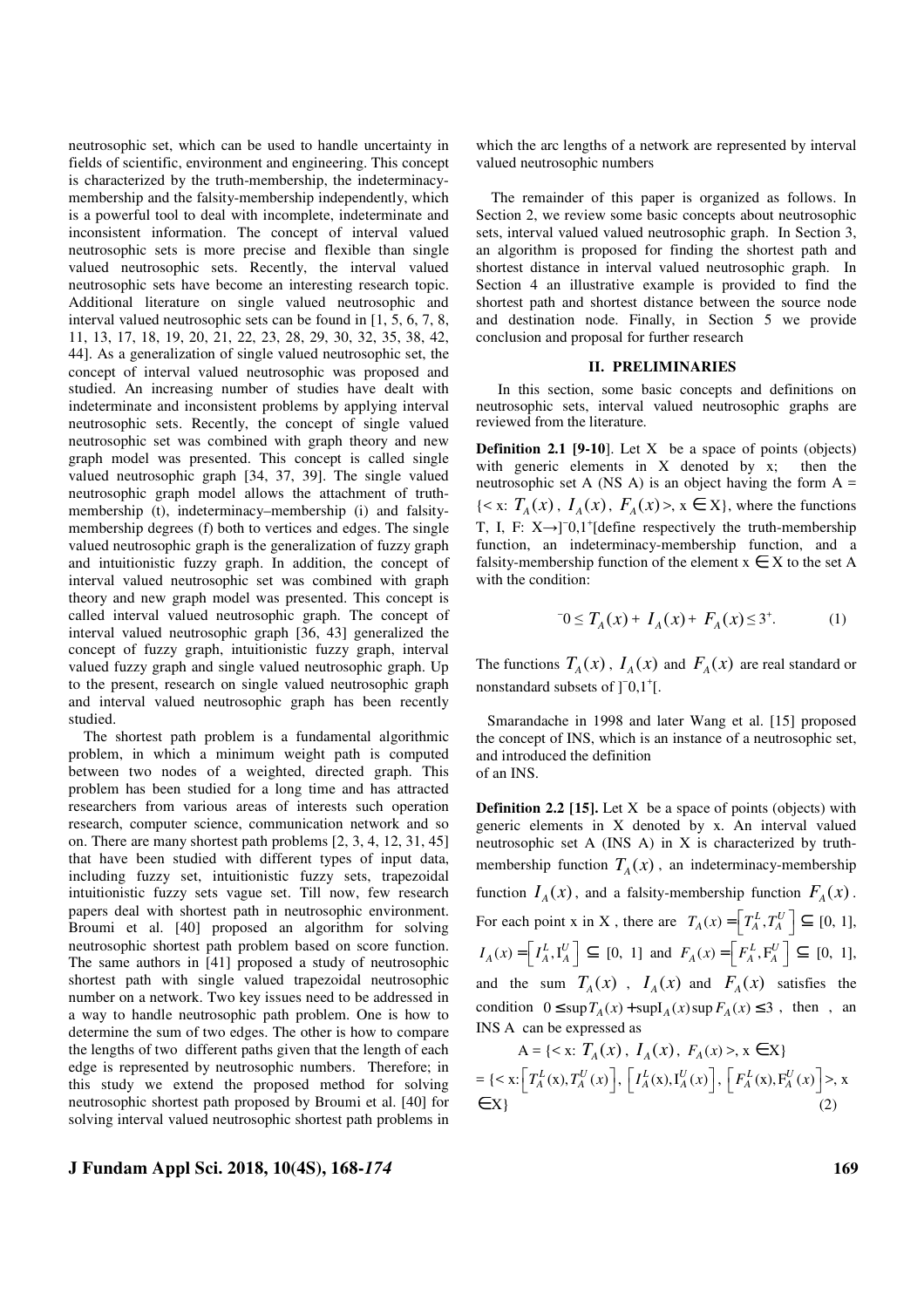**Definition 2.3 [15].** An interval valued neutrosophic number  $\tilde{A}_1 = (T_1, I_1, F_1)$  is said to be zero interval valued neutrosophic number if and only if

$$
T_1^L = 0, T_1^U = 0, I_1^L = 1, I_1^U = 1, \ and F_1^L = 1, F_1^U = 1
$$
 (3)

**Definition 2.4 [33].** Let  $\tilde{A}_1 \ll \left[T_1^L, T_1^U\right], \left[T_1^L, I_1^U\right], \left[F_1^L, F_1^U\right]$ and  $\tilde{A}_2 = \left[T_2^L, T_2^U\right], \left[T_2^L, I_2^U\right], \left[F_2^L, F_2^U\right] >$  be two interval valued neutrosophic numbers and  $\lambda > 0$ . Then, the operations rules are defined as follows; (i)

$$
\tilde{A}_{1} \oplus \tilde{A}_{2} = \left[ T_{1}^{L} + T_{2}^{L} - T_{1}^{L} T_{2}^{L}, T_{1}^{U} + T_{2}^{U} - T_{1}^{U} T_{2}^{U} \right] \cdot \left[ T_{1}^{L} T_{2}^{L}, T_{1}^{U} T_{2}^{U} \right] \cdot \left[ F_{1}^{L} F_{2}^{L}, F_{1}^{U} F_{2}^{U} \right]
$$
\n(4)  
\n
$$
\tilde{A}_{1} \otimes \tilde{A}_{2} = \left[ T_{1}^{L} T_{2}^{L}, T_{1}^{U} T_{2}^{U} \right] \cdot \left[ T_{1}^{L} + T_{2}^{L} - T_{1}^{L} T_{2}^{L}, T_{1}^{U} + T_{2}^{U} - T_{1}^{U} T_{2}^{U} \right],
$$
\n(4)  
\n(ii)  
\n
$$
\left[ F_{1}^{L} + F_{2}^{L} - F_{1}^{L} F_{2}^{L}, F_{1}^{U} + F_{2}^{U} - F_{1}^{U} F_{2}^{U} \right] >
$$
\n(iii)  
\n
$$
\lambda \tilde{A} = \left[ 1 - (1 - T_{1}^{L})^{\lambda}, 1 - (1 - T_{1}^{U})^{\lambda} \right], \left[ (T_{1}^{L})^{\lambda}, (T_{1}^{U})^{\lambda} \right], \left[ (F_{1}^{L})^{\lambda}, (F_{1}^{U})^{\lambda} \right] >
$$
\n(6)

 $(iv)$  $\tilde{A}_1^{\tilde{\mathcal{A}}}$   $\ll$   $\left[(T_1^{L})^{\tilde{\mathcal{A}}},(T_1^{U})^{\tilde{\mathcal{A}}})\right], \left[1-(1-I_1^{L})^{\tilde{\mathcal{A}}},1-(1-I_1^{U})^{\tilde{\mathcal{A}}})\right], \left[1-(1-F_1^{L})^{\tilde{\mathcal{A}}},1-(1-F_1^{U})^{\tilde{\mathcal{A}}})\right]$ where  $\lambda > 0$ (7)

**Definition 2.5** [33]. In order to make a comparisons between two IVNN, Ridvan [33], introduced a concept of score function in 2014. The score function is applied to compare the grades of IVNS. This function shows that greater is the value, the greater is the interval-valued neutrosophic sets and by using this concept paths can be ranked. Let  $A_1 = (T_1, I_1, F_1)$  be an interval valued neutrosophic number, then, the score function  $s(\tilde{A}_{1})$ , accuracy function  $a(\tilde{A}_{1})$  and certainty function  $c(\tilde{A}_{1})$  of an IVNN are defined as follows:

(i) 
$$
s(\tilde{A}_1) = \left(\frac{1}{4}\right) \times \left[2 + T_1^L + T_1^U - 2I_1^L - 2I_1^U - F_1^L - F_1^U\right]
$$
 (8)  
(ii)

Comparison of interval valued neutrosophic numbers

Let  $\tilde{A}_1 = (T_1, I_1, F_1)$  and  $\tilde{A}_2 = (T_2, I_2, F_2)$  be two interval valued neutrosophic numbers then

(i) 
$$
\tilde{A}_1 \prec \tilde{A}_2
$$
 if  $s(\tilde{A}_1) \prec s(\tilde{A}_2)$   
\n(ii)  $\tilde{A}_1 \succ \tilde{A}_2$  if  $s(\tilde{A}_1) \succ s(\tilde{A}_2)$   
\n(iii)  $\tilde{A}_1 = \tilde{A}_2$  if  $s(\tilde{A}_1) = s(\tilde{A}_2)$ 

**Definition 2.6**[36]. By an interval-valued neutrosophic graph of a graph  $= (V, E)$  we mean a pair  $G = (A, B)$ , where A =<  $\left[T_A^L, T_A^U\right]$ ,  $\left[I_A^L, I_A^U\right]$ ,  $\left[F_A^L, F_A^U\right]$  is an interval-valued neutrosophic set on V, and B =<  $\left[T_B^L, T_B^U\right]$ ,  $\left[I_B^L, I_B^U\right]$ ,

 $\left[F_B^L, F_B^U\right]$  is an interval-valued neutrosophic relation on E satisfying the following condition:

1.V= { $v_1, v_2, ..., v_n$ } such that  $T_A^L: V \to [0, 1], T_A^U: V \to [0,$ 1],  $I_A^L: V \to [0, 1]$ ,  $I_A^U: V \to [0, 1]$ , and  $F_A^L: V \to [0, 1]$ ,  $F_A^U$  :  $V \rightarrow [0, 1]$  denote the degree of truth-membership, the degree of indeterminacy-membership and falsity-membership of the element  $v_i \in V$ , respectively, and  $0 \leq T_A(v_i) + I_A(v_i) + F_A(v_i) \leq 3$  for all  $v_i \in V$  (i=1, 2,  $..., n).$  (9) 2. The functions  $T_B^L: V \times V \to [0, 1], T_B^U: V \times V \to [0, 1],$  $I_B^L: V \times V \rightarrow [0, 1], I_B^U: V \times V \rightarrow [0, 1]$  and  $F_B^L: V \times V$ 

 $\rightarrow$  [0,1],  $F_B^U$  : V x V  $\rightarrow$  [0, 1] are such that:

 $T_B^L(v_i, v_j) \le \text{min}$  [  $T_A^L(v_i)$ ,  $T_A^L(v_j)$ ],  $T_B^U(v_i, v_j) \le \text{min}$  $[T_A^U(v_i), T_A^U(v_i)]$ ,

$$
I_B^U(v_i, v_j) \ge \max [I_A^L(v_i), I_A^L(v_i)], I_B^U(v_i, v_j) \ge \max [I_A^U(v_i)],
$$
  
 $I_A^U(v_i)]$  and

$$
F_B^L(v_i, v_j) \ge \max \left[ F_A^L(v_i) , F_A^L(v_i) \right], F_B^U(v_i, v_j) \ge \max \left[ F_A^U(v_i) , F_A^U(v_i) \right] \tag{10}
$$

denoting the degree of truth-membership, indeterminacymembership and falsity-membership of the edge  $(v_i, v_j) \in E$ respectively, where:

$$
0 \leq T_B(v_i, v_j) + I_B(v_i, v_j) + F_B(v_i, v_j) \leq 3, \text{ for all } (v_i, v_j) \in E \quad (i, j = 1, 2, \dots, n). \tag{11}
$$

They called A the interval valued neutrosophic vertex set of V, and B the interval valued neutrosophic edge set of E, respectively; note that B is a symmetric interval valued neutrosophic relation on A.

# **III.ALGORITHM OF INTERVAL VALUED NEUTROSOPHIC PATH PROBLEM**

 This algorithm illustrates the steps involved in finding the arc length in a network. This network considers the length of each arc as a neutrosophic number in intervals. The algorithm for the shortest path is as follows.

**Step 1:** Identify the first node length of the arc  $\tilde{d}_1 = \langle 0, 0 \rangle, [1, 1]$ 

1], [1, 1]> and label the source node (say node1) as  $[\tilde{d}_1 = \leq 0,$ 0], [1, 1], [1, 1]>,-].

**Step 2:** Find the minimum of the length of node 1 with its neighbor node as  $\tilde{d}_j = \min{\{\tilde{d}_i \oplus \tilde{d}_{ij}\}}; j = 2, 3, \ldots, n$ .

**Step 3:** If the minimum occurs in the node corresponding to unique value of i (i.e.,i = r), then label node j as  $[\tilde{d}_j, r]$ .

**Step 4:** If the minimum occurs in the node corresponding to more than one values of i then it shows that there are more than one interval valued neutrosophic path between source

# **J Fundam Appl Sci. 2018, 10(4S), 168-***174* **170**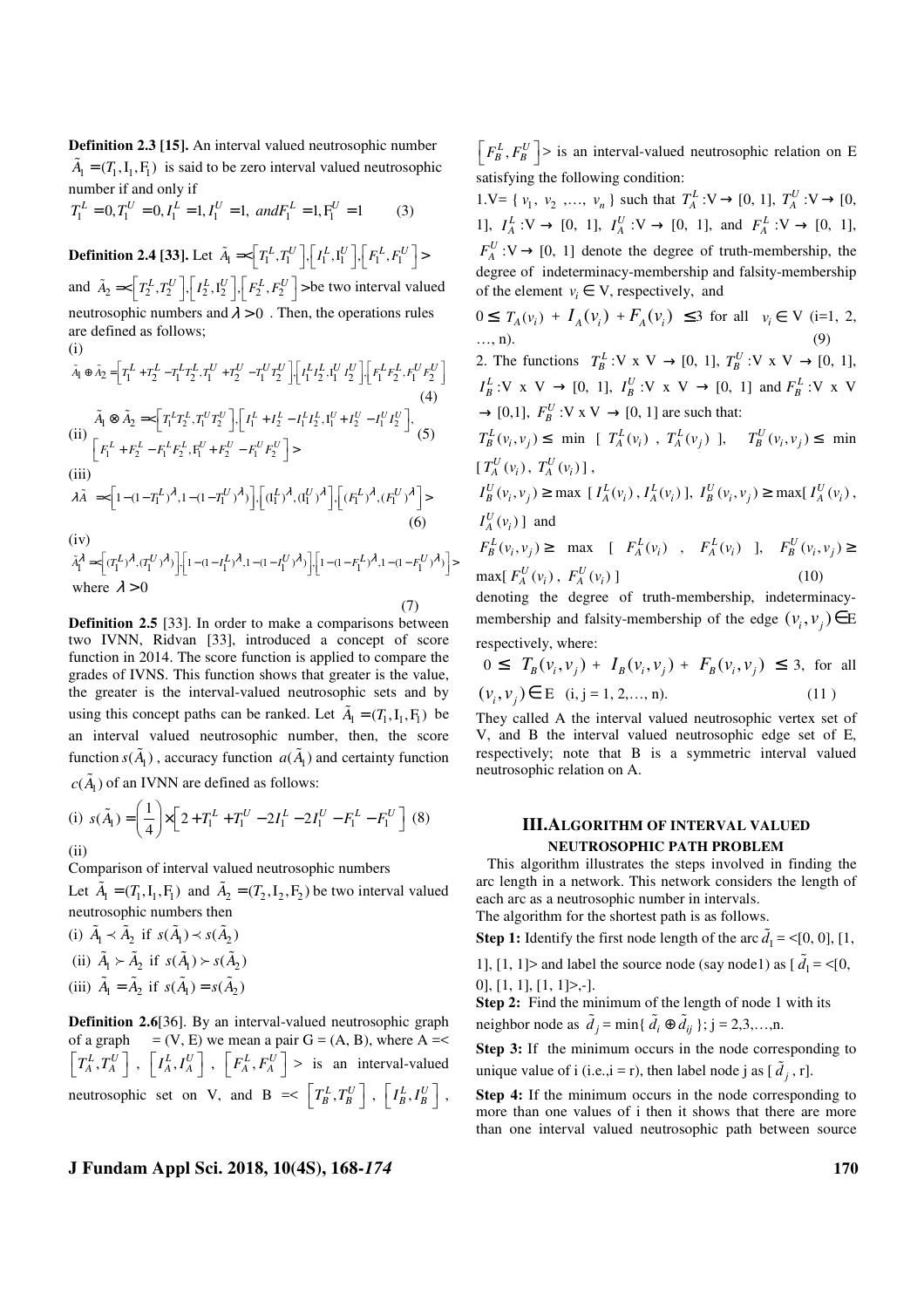node i and node j but interval valued neutrosophic distance along path is  $\tilde{d}_j$ , choose any value of i.

**Step 5:** Let the destination node (say node n) be labeled as  $[\tilde{d}_n, 1]$ . Then the interval valued neutrosophic shortest distance between source node is  $\tilde{d}_n$ .

**Step 6:** With respect to  $\left[\tilde{d}_n, 1\right]$  find the interval valued neutrosophic shortest path between source node and destination node and check the label of node l. Let it be  $\left[\tilde{d}_l, \right]$ p]. Check the label of node p and so on. Repeat the same procedure until node 1 is obtained.

**Step 7:** The interval valued neutrosophic shortest path can be obtained by combining all the nodes obtained by repeating the process in step 4.

**Remark 5.1** Let  $\tilde{A}_i$ ; i =1, 2,..., n be a set of interval valued neutrosophic numbers, if  $S(\tilde{A}_i) < S(\tilde{A}_k)$ , for all i, the interval valued neutrosophic number is the minimum of  $\tilde{A}_k$ 

## **IV.ILLUSTRATIVE EXAMPLE**

 This example illustrates the procedure of finding the shortest distance and shortest path between source node and destination node on the network of a interval valued neutrosophic graph.



In this network each edge have been assigned to interval valued neutrosophic number as follows:

| Edges   | <b>Interval valued Neutrosophic</b>            |
|---------|------------------------------------------------|
|         | distance                                       |
| $1 - 2$ | $\leq$ [0.1, 0.2], [0.2, 0.3], [0.4, 0.5]>     |
| $1 - 3$ | $\langle 0.2, 0.4, 0.3, 0.5, 0.1, 0.2 \rangle$ |
| $2 - 3$ | $\langle 0.3, 0.4, 0.1, 0.2, 0.3, 0.5 \rangle$ |
| $2 - 5$ | $\leq$ [0.1, 0.3], [0.3, 0.4], [0.2, 0.3]>     |
| $3-4$   | $\langle 0.2, 0.3, 0.2, 0.5, 0.4, 0.5 \rangle$ |
| $3 - 5$ | $\langle 0.3, 0.6, 0.1, 0.2, 0.1, 0.4 \rangle$ |
| $4-6$   | $\leq$ [0.4, 0.6], [0.2, 0.4], [0.1, 0.3]>     |
| $5-6$   | $\langle 0.2, 0.3, 0.3, 0.4, 0.1, 0.5 \rangle$ |

# **J Fundam Appl Sci. 2018, 10(4S), 168-***174* **171**

Table 1. weights of the interval valued neutrosophic graphs

 The computation of the shortest path based on the algorithm of interval valued neutrosophic path problem is shown below. Since node 6 is the destination node, so  $n=6$ .

assume  $\tilde{d}_1 = \langle [0, 0], [1, 1], [1, 1] \rangle$  and label the source node ( say node 1) as  $\left[ \leq [0, 0], [1, 1], [1, 1] \right]$ , the value of  $\tilde{d}_j$ ; j= 2, 3, 4, 5 ,6 can be obtained as follows:

**Iteration 1** Since only node 1 is the predecessor node of node 2, so putting  $i = 1$  and  $j = 2$  in step 2 of the proposed algorithm, the value of  $\tilde{d}_2$  is

 $\tilde{d}_2$  = minimum{  $\tilde{d}_1 \oplus \tilde{d}_{12}$  } = minimum{ <<[0, 0], [1, 1], [1, 1]> ⊕ <[0.1, 0.2], [0.2, 0.3], [0.4, 0.5]> = <[0.1, 0.2], [0.2, 0.3],  $[0.4, 0.5]$ 

Since minimum occurs corresponding to  $i = 1$ , so label node 2 as [<[0.1, 0.2], [0.2, 0.3], [0.4, 0.5]>, 1]

**Iteration 2** The predecessor node of node 3 are node 1 and node 2, so putting  $i = 1, 2$  and  $j = 3$  in step 2 of the proposed algorithm, the value of  $\tilde{d}_3$  is  $\tilde{d}_3$  =

 $\text{minimum} \{ \tilde{d}_1 \oplus \tilde{d}_{13}, \tilde{d}_2 \oplus \tilde{d}_{23} \} = \text{minimum} \{ \leq 0, 0 \}, [1, 1], [1,$  $1]$   $\geq$   $\oplus$   $\leq$  [0.2, 0.4], [0.3, 0.5], [0.1, 0.2]  $\geq$ ,  $\leq$  [0.1, 0.2], [0.2, 0.3],  $[0.4, 0.5] > \oplus \langle [0.3, 0.4], [0.1, 0.2], [0.3, 0.5] \rangle$  = minimum $\{<[0.2, 0.4], [0.3, 0.5], [0.1, 0.2]>, <[0.37, 0.52],$  $[0.02, 0.06], [0.12, 0.25]$ 

$$
S (\langle [0.2, 0.4], [0.3, 0.5], [0.1, 0.2] \rangle)
$$
  
=  $s(\tilde{A}_1) = \left(\frac{1}{4}\right) \times \left[2 + T_1^L + T_1^U - 2I_1^L - 2I_1^U - F_1^L - F_1^U\right] = 0.175$   
= S (\langle [0.37, 0.52], [0.02, 0.06], [0.12, 0.25] \rangle) = 0.59  
Since S (\langle [0.2, 0.4], [0.3, 0.5], [0.1, 0.2] \rangle) < S (\langle [0.37, 0.52], [0.02, 0.06], [0.12, 0.25] \rangle)  
So, minimum\{\langle [0.2, 0.4], [0.3, 0.5], [0.1, 0.2] \rangle, \langle [0.37, 0.52], [0.02, 0.06], [0.12, 0.25] \rangle\} = \langle [0.2, 0.4], [0.3, 0.5], [0.1, 0.2] \rangle

Since minimum occurs corresponding to  $i = 1$ , so label node 3 as [<[0.2, 0.4], [0.3, 0.5], [0.1, 0.2]>, 1]

**Iteration 3.** The predecessor node of node 4 is node 3, so putting  $i = 3$  and  $j = 4$  in step 2 of the proposed algorithm, the value of  $\tilde{d}_4$  is  $\tilde{d}_4$  = minimum{  $\tilde{d}_3 \oplus \tilde{d}_{34}$  }= minimum{ <[0.2, 0.4],  $[0.3, 0.5]$ ,  $[0.1, 0.2] > \oplus \langle [0.2, 0.3]$ ,  $[0.2, 0.5]$ ,  $[0.4, 0.5]$  $|0.5|$  = <[0.36, 0.58], [0.06, 0.25], [0.04, 0.1] > So minimum $\{<[0.2, 0.4], [0.3, 0.5], [0.1, 0.2]>\oplus <[0.2, 0.3],\}$  $[0.2, 0.5], [0.4, 0.5] \geq \{0.36, 0.58\}, [0.06, 0.25], [0.04, 0.56]$  $0.1$ ] $>$ Since minimum occurs corresponding to  $i = 3$ , so label node 4 as [<[0.36, 0.58], [0.06, 0.25], [0.04, 0.1]>,3]

**Iteration 4** The predecessor node of node 5 are node 2 and node 3, so putting  $i=2$ , 3 and  $i=5$  in step 2 of the proposed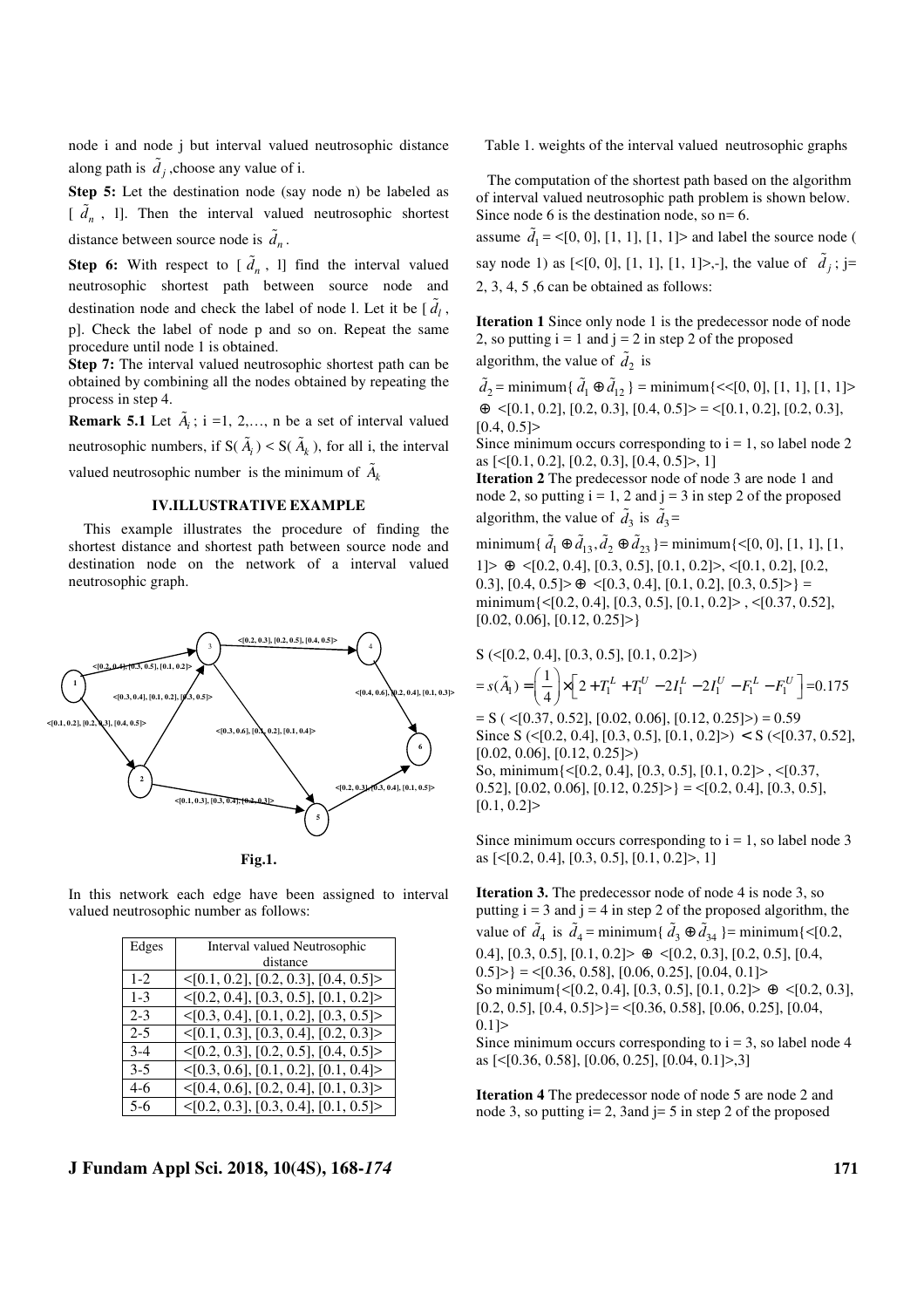algorithm, the value of  $\tilde{d}_5$  is  $\tilde{d}_5$  =

minimum{  $\tilde{d}_2 \oplus \tilde{d}_{25}, \tilde{d}_3 \oplus \tilde{d}_{35}$  } = minimum{<[0.1, 0.2], [0.2, 0.3],  $[0.4, 0.5] > \oplus \langle [0.1, 0.3], [0.3, 0.4], [0.2, 0.3] \rangle, \langle [0.2, 0.4], [0.2, 0.3] \rangle$ 0.4],  $[0.3, 0.5]$ ,  $[0.1, 0.2] > \oplus \langle 0.3, 0.6]$ ,  $[0.1, 0.2]$ ,  $[0.1, 0.3]$  $0.4$ ] > } =

Minimum{<[0.19, 0.44], [0.06, 0.12], [0.08, 0.15]>, , <[0.44, 0.76], [0.03, 0.1], [0.01, 0.08]>}

 $S \left( \leq [0.19, 0.44], [0.06, 0.12], [0.08, 0.15] \right) = 0.51$ 

 $S \left( \leq [0.44, 0.76], [0.03, 0.1], [0.01, 0.08] \geq \right) = 0.71$ 

Since S (<[0.19, 0.44], [0.06, 0.12], [0.08, 0.15 < S (<[0.44,

0.76], [0.03, 0.1], [0.01, 0.08]>)

Minimum{<[0.19, 0.44], [0.06, 0.12], [0.08, 0.15]>, <[0.44, 0.76],  $[0.03, 0.1]$ ,  $[0.01, 0.08]$  > }

 $=$  <[0.19, 0.44], [0.06, 0.12], [0.08, 0.15]>,

 $\tilde{d}_5$  = <[0.19, 0.44], [0.06, 0.12], [0.08, 0.15]>

Since minimum occurs corresponding to i=2, so label node 5 as [<[0.19, 0.44], [0.06, 0.12], [0.08, 0.15]>, 2] **Iteration 5.** The predecessor node of node 6 are node 4 and node 5, so putting  $i = 4$ , 5 and  $j = 6$  in step 2 of the proposed algorithm, the value of  $\tilde{d}_6$  is  $\tilde{d}_6$  =

minimum{  $\tilde{d}_4 \oplus \tilde{d}_{46}, \tilde{d}_5 \oplus \tilde{d}_{56}$  }= minimum{<[0.36, 0.58],

 $[0.06, 0.25], [0.04, 0.1] \geq \oplus \leq [0.4, 0.6], [0.2, 0.4], [0.1, 0.3] \geq,$ <[0.19, 0.44], [0.06, 0.12], [0.08, 0.15]> ⊕ <[0.2, 0.3], [0.3, 0.4],  $[0.1, 0.5]$  = minimum $\{<[061, 0.83]$ ,  $[0.01, 0.1]$ ,  $[0.004, 0.03]$  >,  $\leq$  [0.35, 0.60], [0.01, 0.04], [0.008, 0.075] > }  $S \left( \leq [061, 0.83], [0.01, 0.1], [0.004, 0.03] \geq [0.79, 0.03] \right)$  $S \left( \leq [0.35, 0.60], [0.01, 0.04], [0.008, 0.075] \right) = 0.68$ Since S (<[0.35, 0.60], [0.01, 0.04], [0.008, 0.075]>) < S  $\left( \leq [061, 0.83], [0.01, 0.1], [0.004, 0.03] \right)$ 

So minimum{<[061, 0.83], [0.01, 0.1], [0.004, 0.03]>,  $\langle 0.35, 0.60, 0.01, 0.04, 0.008, 0.075 \rangle$  } =  $\langle 0.35, 0.60, 0.004, 0.004, 0.004 \rangle$ [0.01, 0.04], [0.008, 0.075]

 $\tilde{d}_6 = \leq [0.35, 0.60], [0.01, 0.04], [0.008, 0.075]$ 

Since minimum occurs corresponding to  $i = 5$ , so label node 6 as [<[0.35, 0.60], [0.01, 0.04], [0.008, 0.075]>, 5]

Since node 6 is the destination node of the given network, so the interval valued neutrosophic shortest distance between node 1 and node 6 is <[0.35, 0.60], [0.01, 0.04], [0.008, 0.075]>

Now the interval valued neutrosophic shortest path between node 1 and node 6 can be obtained by using the following procedure:

Since node 6 is labeled by [<[0.35, 0.60], [0.01, 0.04], [0.008, 0.075]> , 5], which represents that we are coming from node 5. Node 5 is labeled by [<[0.19, 0.44], [0.06, 0.12], [0.08, 0.15]>, 2] , which represents that we are coming from node 2. Node 2 is labeled by  $\lceil \langle 0.1, 0.2 \rceil, \lceil 0.2, 0.3 \rceil, \lceil 0.4, 0.5 \rceil \rangle, 1 \rceil$ which represents that we are coming from node 1. Now the interval valued neutrosophic shortest path between node 1 and node 6 is obtaining by joining all the obtained nodes. Hence the interval valued neutrosophic shortest path is  $1 \rightarrow 2 \rightarrow 5 \rightarrow 6$ 

The interval valued neutrosophic shortest distance and the neutrosophic shortest path of all nodes from node 1 is shown

# **J Fundam Appl Sci. 2018, 10(4S), 168-***174* **172**

in the table 2 and the labeling of each node is shown in figure  $\overline{2}$ 

| Node<br>No.(i) | $d_i$                                                | Interval valued<br>Neutrosophic shortest<br>path between jth and<br>1st node |
|----------------|------------------------------------------------------|------------------------------------------------------------------------------|
| $\mathcal{L}$  | $\langle 0.1, 0.2, 0.3, 0.3, 0.4, 0.5 \rangle$       | $1 \rightarrow 2$                                                            |
| 3              | $\{0.2, 0.4\}, [0.3, 0.5], [0.1, 0.2]\}$             | $1 \rightarrow 3$                                                            |
| 4              | $\langle 0.36, 0.58, 0.06, 0.25, 0.04, 0.1 \rangle$  | $1 \rightarrow 3 \rightarrow 4$                                              |
| 5              | $\langle 0.19, 0.44, 0.06, 0.12, 0.08, 0.15 \rangle$ | $1 \rightarrow 2 \rightarrow 5$                                              |
|                | $\langle 0.35, 0.60, 0.01, 0.04, 0.075 \rangle$      | $1 \rightarrow 2 \rightarrow 5 \rightarrow 6$                                |

 Table2. Tabular representation of different interval valued neutrosophic shortest path



Fig.2.Network with interval valued neutrosophic shortest distance of each node from node 1

#### **V. CONCLUSION**

 In this paper we developed an algorithm for solving shortest path problem on a network with interval valued neutrosophic arc lengths. The process of ranking the path is very useful to make decisions in choosing the best of all possible path alternatives. We have explained the method by an example with the help of a hypothetical data. Further, we plan to extend the following algorithm of interval neutrosophic shortest path problem in an interval valued bipolar neutrosophic environment.

### **ACKNOWLEDGMENT**

The authors are very grateful to the chief editor and reviewers for their comments and suggestions, which is helpful in improving the paper.

#### **REFERENCES**

[1] A. Thamaraiselvi and R. Santhi, A New Approach for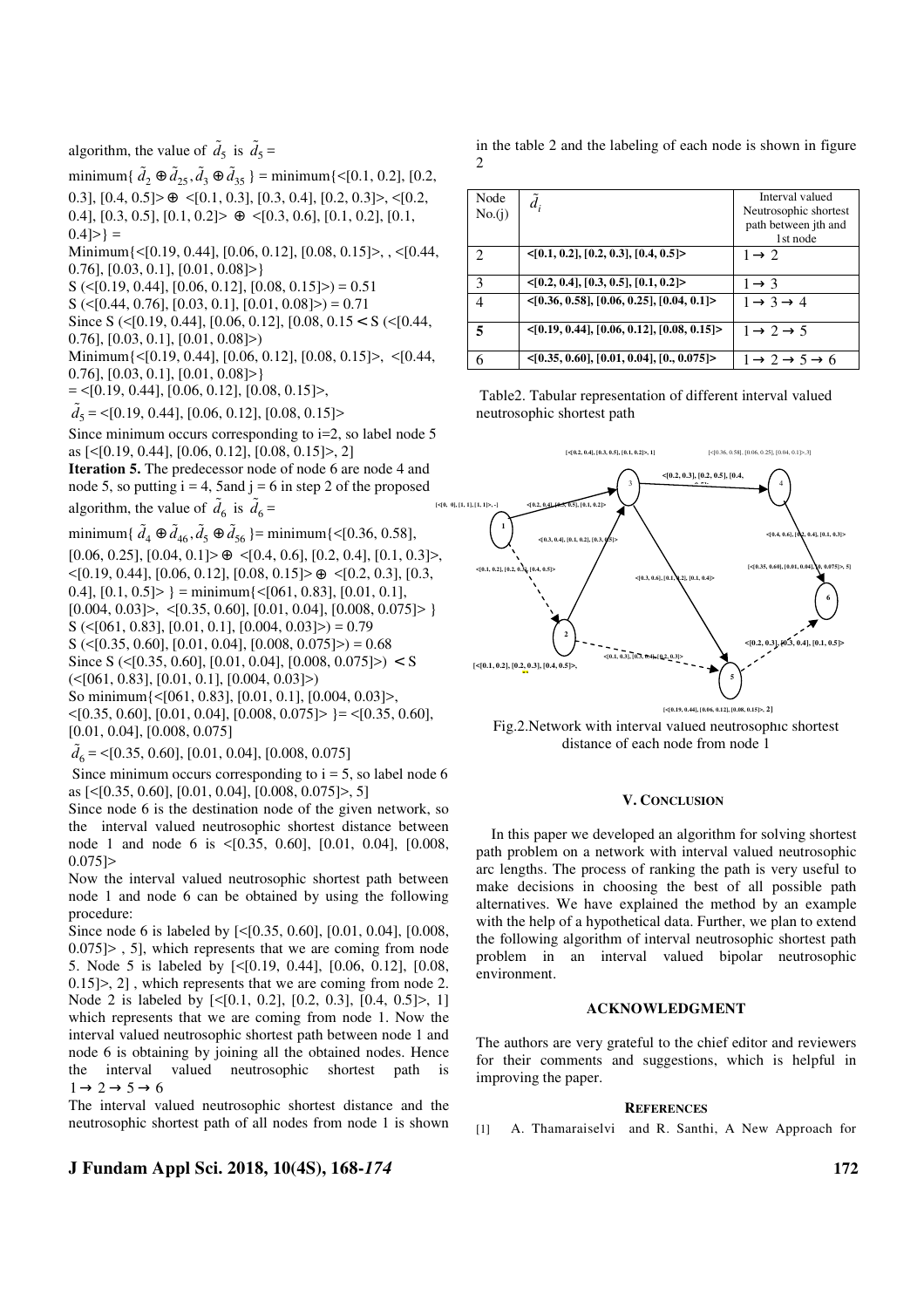Optimization of Real Life Transportation Problems in Neutrosophic Environment, Mathematical Problems in Enginnering, 2016, 9 pages.

[2] A. Ngoor and M. M. Jabarulla, Multiple labeling Approach For Finding shortest Path with Intuitionstic Fuzzy Arc Length, International Journal of Scientific and Engineering Research,V3,Issue 11,pp.102-106,2012

[3] A. Kumar, and M. Kaur, Solution of fuzzy maximal flow problems using fuzzy linear programming. World Academy of Science and Technology. 87: 28-31, (2011).

[4] A. Kumar and M. Kaur, A New Algorithm for Solving Shortest Path Problem on a Network with Imprecise Edge Weight, Applications and Applied Mathematics, Vol. 6, Issue 2,  $2011$ , pp.  $602 - 619$ .

[5] A. Q. Ansari, R. Biswas & S. Aggarwal, "Neutrosophication of Fuzzy Models," IEEE Workshop On Computational Intelligence: Theories, Applications and Future Directions (hosted by IIT Kanpur), 14th July 2013.

[6] A. Q. Ansari, R. Biswas & S. Aggarwal," Extension to fuzzy logic representation: Moving towards neutrosophic logic - A new laboratory rat," Fuzzy Systems (FUZZ), 2013 IEEE International Conference, 2013, pp.1 –8.

[7] F. Smarandache," Refined Literal Indeterminacy and the Multiplication Law of Sub-Indeterminacies," Neutrosophic Sets and Systems, Vol. 9, 2015, pp.58.63.

[8] F. Smarandache, "Types of Neutrosophic Graphs and neutrosophic AlgebraicStructures together with their Applications in Technology," seminar, Universitatea Transilvania din Brasov, Facultatea de Design de Produs si Mediu, Brasov, Romania 06 June 2015.

[9] F. Smarandache, "Neutrosophic set - a generalization of the intuitionistic fuzzy set," Granular Computing, 2006 IEEE International Conference, 2006, p. 38 – 42.

[10] F. Smarandache, A geometric interpretation of the neutrosophic set — A generalization of the intuitionistic fuzzy set, Granular Computing (GrC), 2011 IEEE International Conference, 2011, pp.602– 606 .

[11] G. Garg, K. Bhutani, M. Kumar and S. Aggarwal, "Hybrid model for medical diagnosis using Neutrosophic Cognitive Maps with Genetic Algorithms," FUZZ-IEEE, 2015, 6page.

[12] G. Kumar, R. K. Bajaj and N .Gandotra, "Algoritm for shortest path problem in a network with interval valued intuitionstic trapezoidal fuzzy number, Procedia Computer Science 70,2015, pp.123-129.

[13] H .Wang, Y. Zhang, R. Sunderraman, "Truth-value based interval neutrosophic sets," Granular Computing, 2005 IEEE International Conference, vol. 1, 2005, pp. 274 – 277.

[14] H. Wang, F. Smarandache, Y. Zhang, and R. Sunderraman, "Single valued Neutrosophic Sets," Multisspace and Multistructure 4, 2010, pp. 410-413.

[15] H. Wang, F. Smarandache, Zhang, Y.-Q. and R. Sunderraman, "Interval Neutrosophic Sets and Logic: Theory and Applications in Computing," Hexis, Phoenix, AZ, 2005.

[16] H.J, Zimmermann, Fuzzy Set Theory and its Applications, Kluwer-Nijhoff, Boston, 1985.

[17] I. Deli, M. Ali, F. Smarandache, "Bipolar neutrosophic sets and their application based on multi-criteria decision making problems," Advanced Mechatronic Systems (ICAMechS), 2015 International Conference, 2015, pp. 249 –  $254.$ 

[18] I. Deli, S. Yusuf, F. Smarandache and M. Ali, Interval valued bipolar neutrosophic sets and their application in pattern recognition, IEEE World Congress on Computational Intelligence 2016.

[19] I. Deli and Y. Subas, A Ranking methods of single valued neutrosophic numbers and its application to multi-attribute decision making problems, International Journal of Machine Learning and Cybernetics, 2016, 1-14.

[20] I. Turksen, Interval valued fuzzy sets based on normal forms, Fuzzy Sets and Systems, vol. 20,1986, pp. 191-210.

[21] J. Ye, "Single-Valued Neutrosophic Minimum Spanning Tree and Its Clustering Method" Journal of Intelligent Systems 23(3), 2014, pp. 311–324.

[22] J. Ye, Interval Neutrosophic Multiple Attribute Decision-

## **J Fundam Appl Sci. 2018, 10(4S), 168-***174* **173**

Making Method with Credibility Information, international Journal of Fuzzy Systems, pp 1-10, 2016.

[23] J. Ye. Trapezoidal fuzzy neutrosophic set and its application to multiple attribute decision making. Neural Computing and Applications, 2014. DOI 10.1007/s00521-014- 1787-6.

[24] K. Atanassov, "Intuitionistic fuzzy sets," Fuzzy Sets and Systems, vol. 20, 1986, pp. 87-96.

[25] K. Atanassov, "Intuitionistic fuzzy sets: theory and [25] K. Atanassov, "Intuitionistic applications," Physica, New York, 1999.

[26] K. Atanassov and G. Gargov, Interval valued intuitionistic fuzzy sets, Fuzzy Sets and Systems, vol.31, 1989, pp. 343-349.

[27] L. Zadeh, Fuzzy sets. Inform and Control, 8, 1965, pp.338-353 [28] M. Ali, and F. Smarandache, "Complex Neutrosophic Set,"

Neural Computing and Applications, Vol. 25, 2016, pp.1-18.

[29] M. Ali, I. Deli, F. Smarandache, "The Theory of Neutrosophic Cubic Sets and Their Applications in Pattern Recognition," Journal of Intelligent and Fuzzy Systems, (In press), pp. 1-7.

[30] P. Biswas, S. Pramanik and B. C. Giri, Cosine Similarity Measure Based Multi-attribute Decision-Making with Trapezoidal fuzzy Neutrosophic numbers, Neutrosophic sets and systems, 8,2014,47-57.

[31] P. Jayagowri and G. Geetha Ramani, Using Trapezoidal Intuitionistic Fuzzy Number to Find Optimized Path in a Network, Volume 2014, Advances in Fuzzy Systems, 2014, 6 pages.

[32] R. Şahin, "Neutrosophic hierarchical clustering algorithms," Neutrosophic Sets and Systems, vol 2, 2014, 18-24.

[33] R Şahin and PD Liu (2015) Maximizing deviation method for neutrosophic multiple attribute decision making with incomplete weight information, Neural Computing and Applications, DOI: 10.1007/s00521-015-1995-8

[34] S. Broumi, M. Talea, A. Bakali, F. Smarandache, Single Valued Neutrosophic Graphs, Journal of New Theory, N 10, 2016, pp. 86-101.

[35] S. Broumi, M. Talea, A. Bakali, F. Smarandache, "On Bipolar Single Valued Neutrosophic Graphs," *Journal of New Theory*, N11, 2016, pp.84-102.

[36] S. Broumi, M. Talea, A. Bakali, F. Smarandache, Interval Valued Neutrosophic Graphs, Critical Review, XII, 2016. pp.5-33.

[37] S. Broumi, A. Bakali, M, Talea, and F, Smarandache, Isolated Single Valued Neutrosophic Graphs. Neutrosophic Sets and Systems, Vol. 11, 2016, pp.74-78

[38] S. Broumi, F. Smarandache, M. Talea and A. Bakali, An Introduction to Bipolar Single Valued Neutrosophic Graph Theory. Applied Mechanics and Materials, vol.841,2016, 184-191.

[39] S. Broumi, M. Talea, F. Smarandache and A. Bakali, " Single Valued Neutrosophic Graphs: Degree, Order and Size," IEEE International Conference on Fuzzy Systems (FUZZ),2016,pp.2444- 2451.

[40] S. Broumi, A. Bakali, M. Talea, F. Smarandache and L. Vladareanu, Computation of Shortest Path Problem in a Network with SV-Trapezoidal Neutrosophic Numbers, Proceedings of the 2016 International Conference on Advanced Mechatronic Systems, Melbourne, Australia, 2016 , pp.417-422.

[41] S. Broumi, A. Bakali, M. Talea, F. Smarandache and L. Vladareanu, Applying Dijkstra Algorithm for Solving Neutrosophic Shortest Path Problem, Proceedings of the 2016 International Conference on Advanced Mechatronic Systems, Melbourne, Australia, 2016 , pp.412-416.

[42] S. Broumi, F. Smarandache, "New distance and similarity measures of interval neutrosophic sets," Information Fusion (FUSION), 2014 IEEE 17th International Conference, 2014, pp. 1 – 7.

[43] S. Broumi, F. Smarandache, M. Talea and A. Bakali, Decision-Making Method Based On the Interval Valued Neutrosophic Graph, Future technologie, 2016, IEEE, pp.44-50.

[44] Y. Subas, Neutrosophic numbers and their application to multiattribute decision making problems (in Turkish), Master Thesis, 7 Aralk university, Graduate School of Natural and Applied Science, 2015.

[45] S. Majumdar and A. Pal, Shortest Path Problem on Intuitionistic Fuzzy Network, Annals of Pure and Applied Mathematics, Vol. 5, No. 1, November 2013, pp. 26-36.